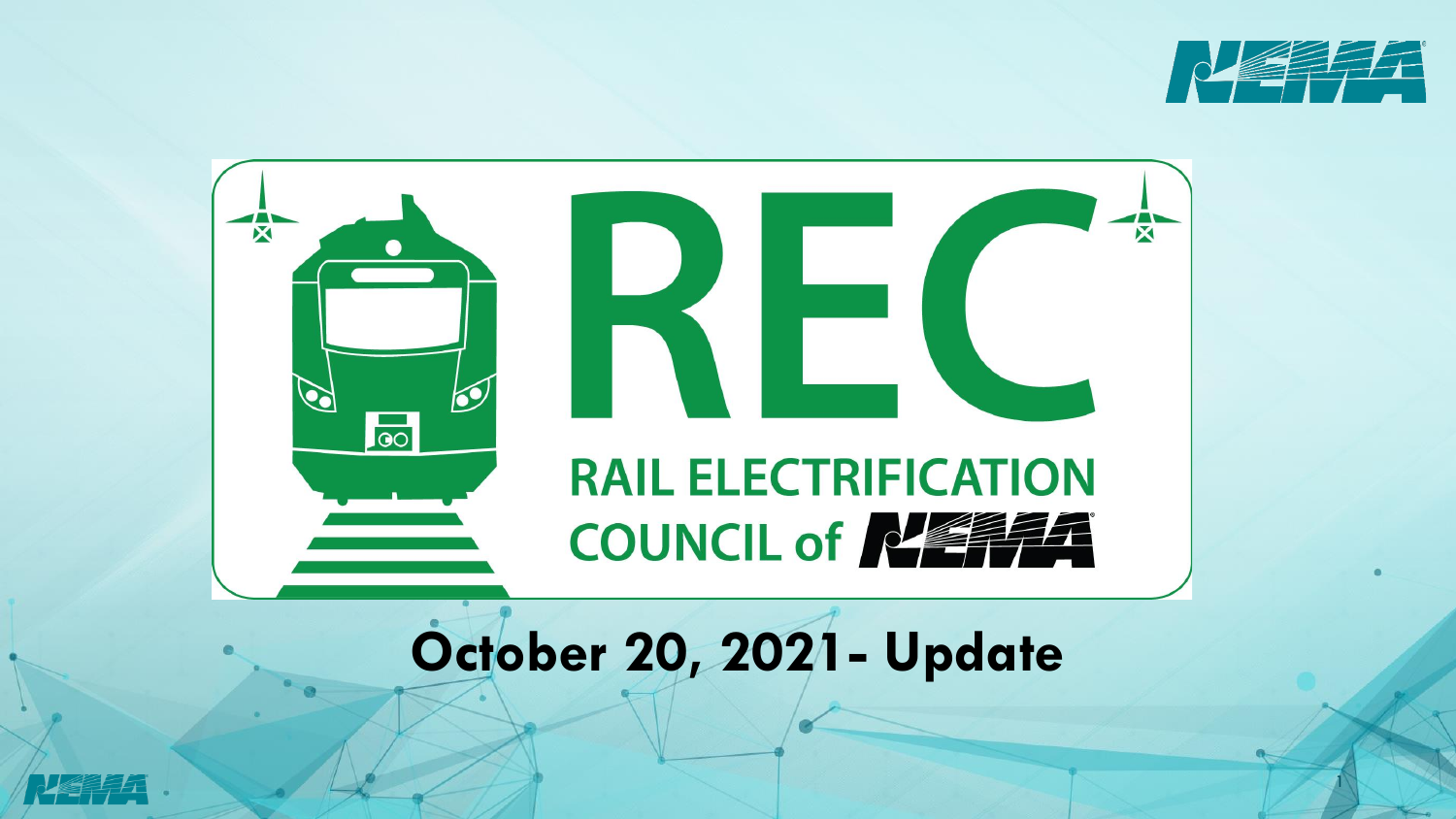## **Our Vision**

### **STRATEGIC GOALS –**

• **To have ELECTRIC POWER adopted as the principal motive power of domestic and North American railroad (freight and/or passengers) transportation** 

• **To encourage RAILROADS to be an enabler of electric grid integration and innovation**

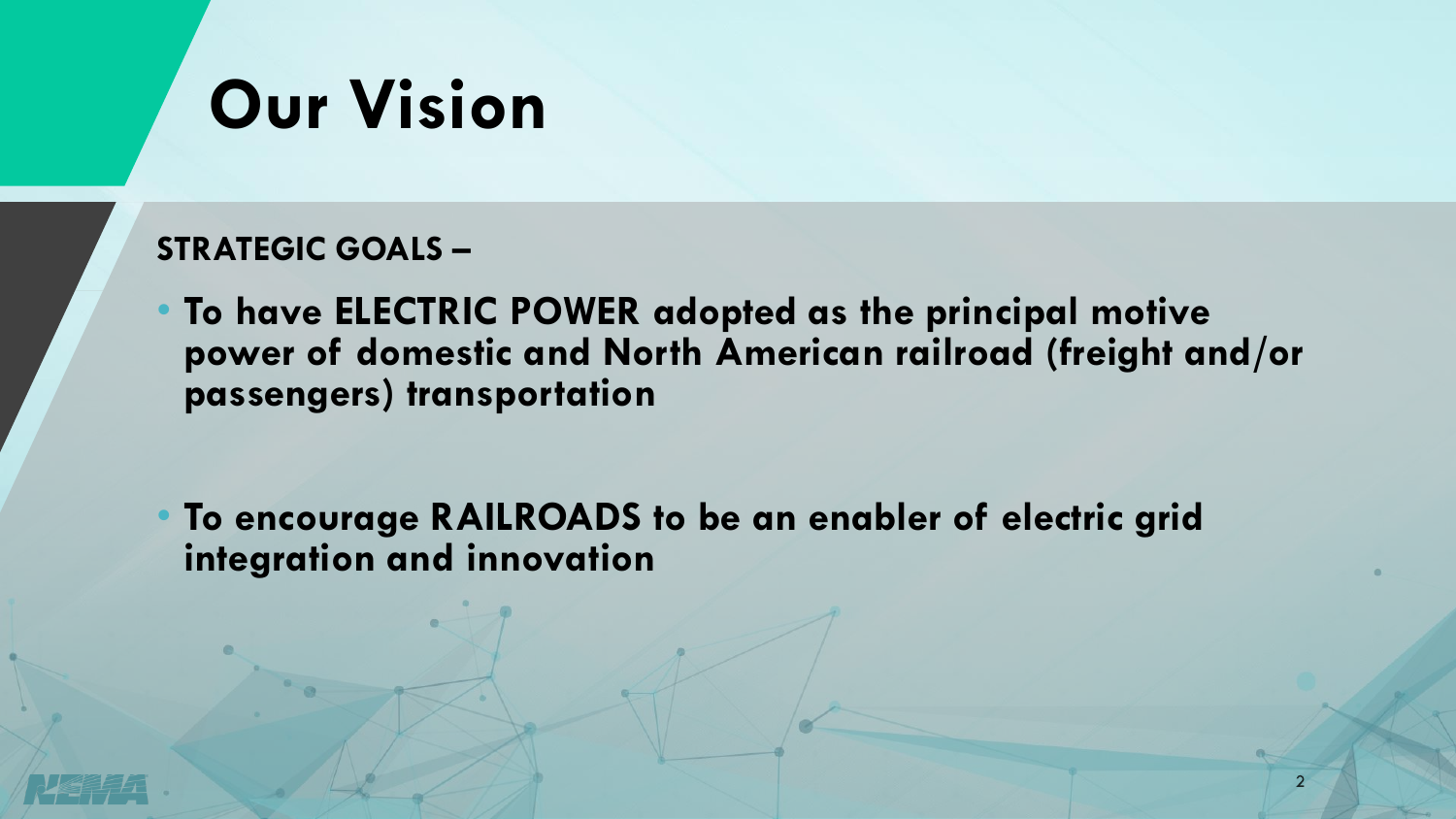## **What the REC Offers**

- **A BRIDGE between critical but disparate sectors of the economy**
- **A FORUM for addressing the economic and environmental interests of the transportation and energy sectors**
- **A distinctive VOICE for the public's interest in a clean energy economy, critical infrastructure investment, and collaborative decision making**
- **A PATHWAY for forward-looking railroad operators, electric manufacturers, new technologies, renewable energy companies, and market participants looking for holistic solutions**

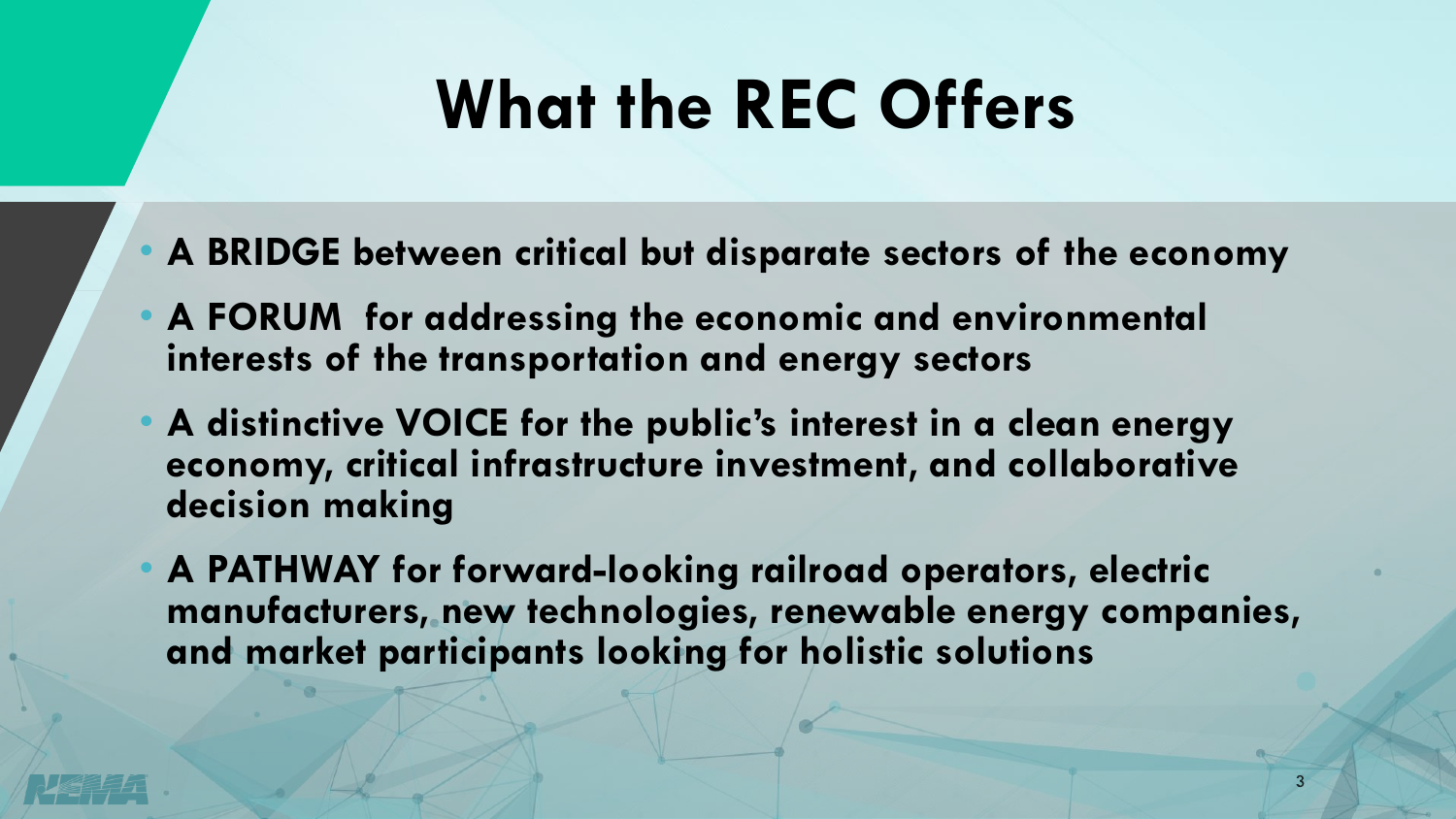# **REC Year One**

- **Conducted (3) open meetings with a variety of guest speakers**
- **Published its first whitepaper on the Value of Rail Electrification**
- **Provided comments to FERC on its Transmission Incentives NOPR, promoting utilization of Brownfields Rights-of-Way (ROW), including for railroads**
- **Provided contributions to the Nevada State DOT on its Rail Electrification Plan**

• **Launched a new website: [Rail Electrification Council](https://www.nema.org/directory/nema-councils/rail-electrification-council)**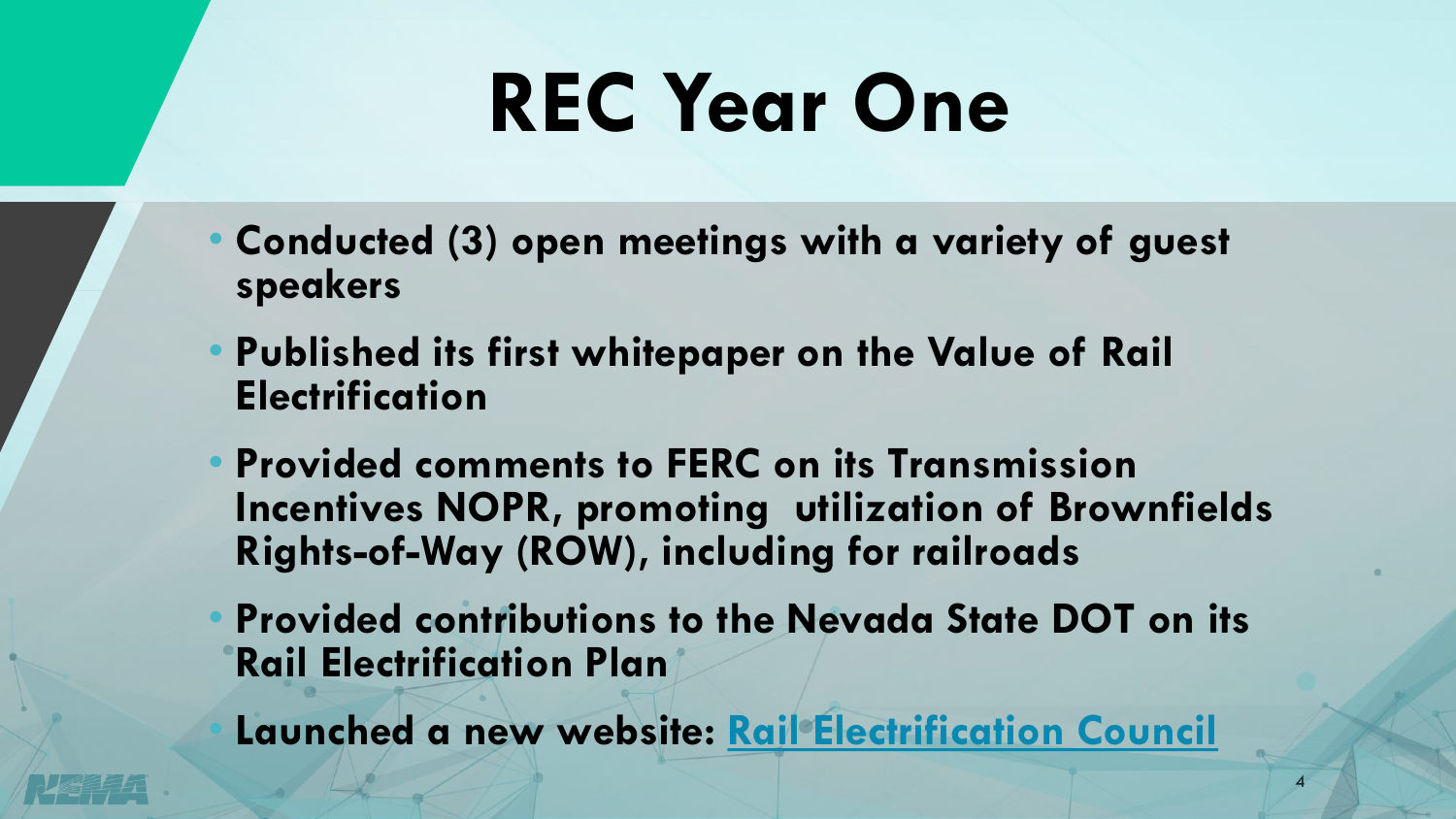# **REC Year Two**

- **Formed (3) committees that address fundamental areas of rail electrification**
- **Wayside- train interface equipment at or near grade crossing, in a rail yard, or deployed along parts of the line**
- **Power Sources- how existing railroad rights of way is a feasible way to build out the grid**
- **Motive Power- adoption of electricity as the principal motive power**

**Several options-diesel electric, full battery, battery hybrid, hybrid battery/hydrogen fuel cell, hybrid battery/fossil fuel, hydrogen fuel cells, and in some cases full electric.** 

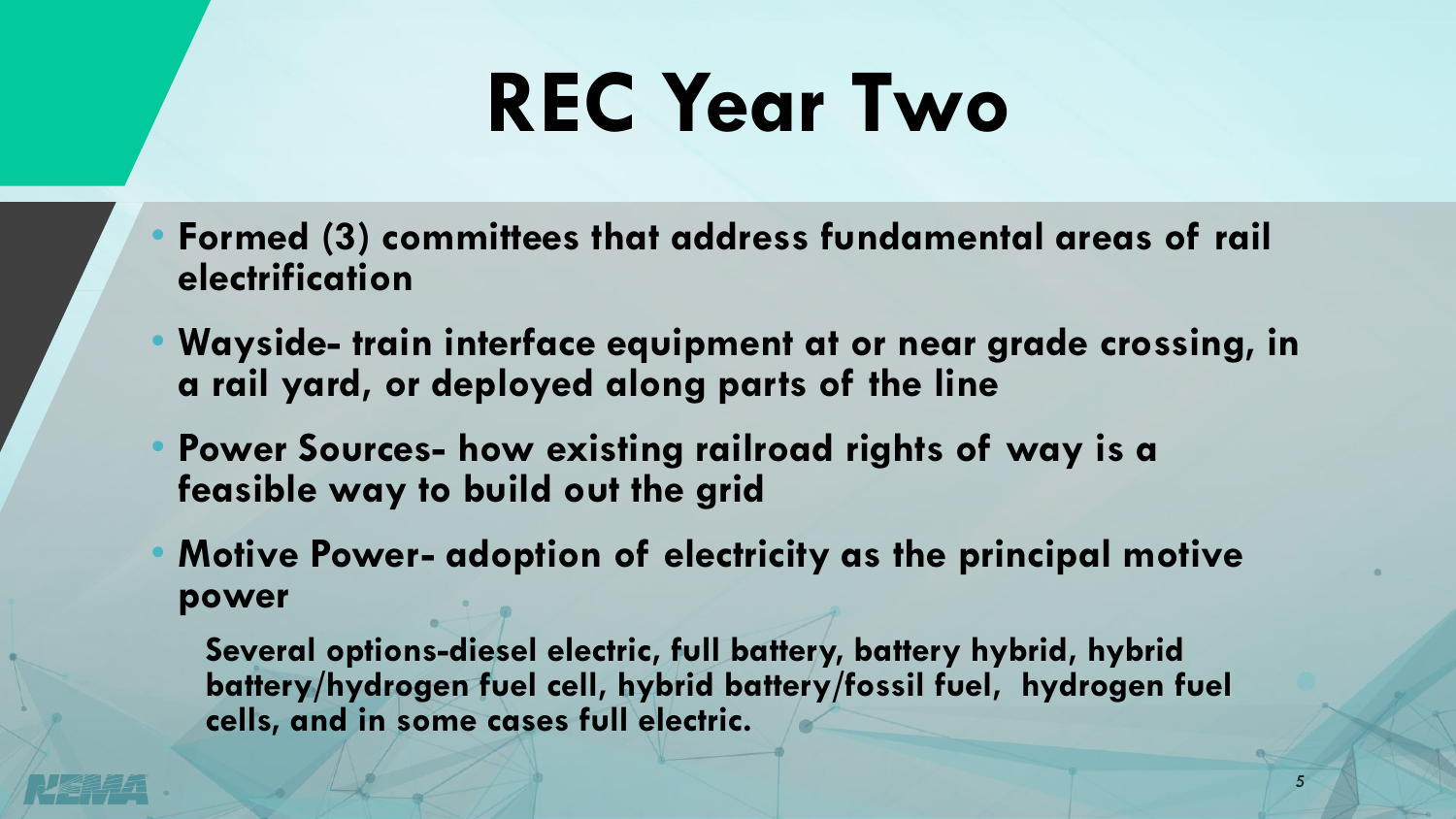# **Wayside Committee**

### **Current Focus**

• **Research study on existing locations** o**How is it used** o**How are renewables integrated** o**How it addresses efficiency, resiliency** o**How it affects the environment** o**Lessons learned**

• **Different characteristics of wayside infrastructure across transit, Class I Freight, and Shortlines**

 $\overline{6}$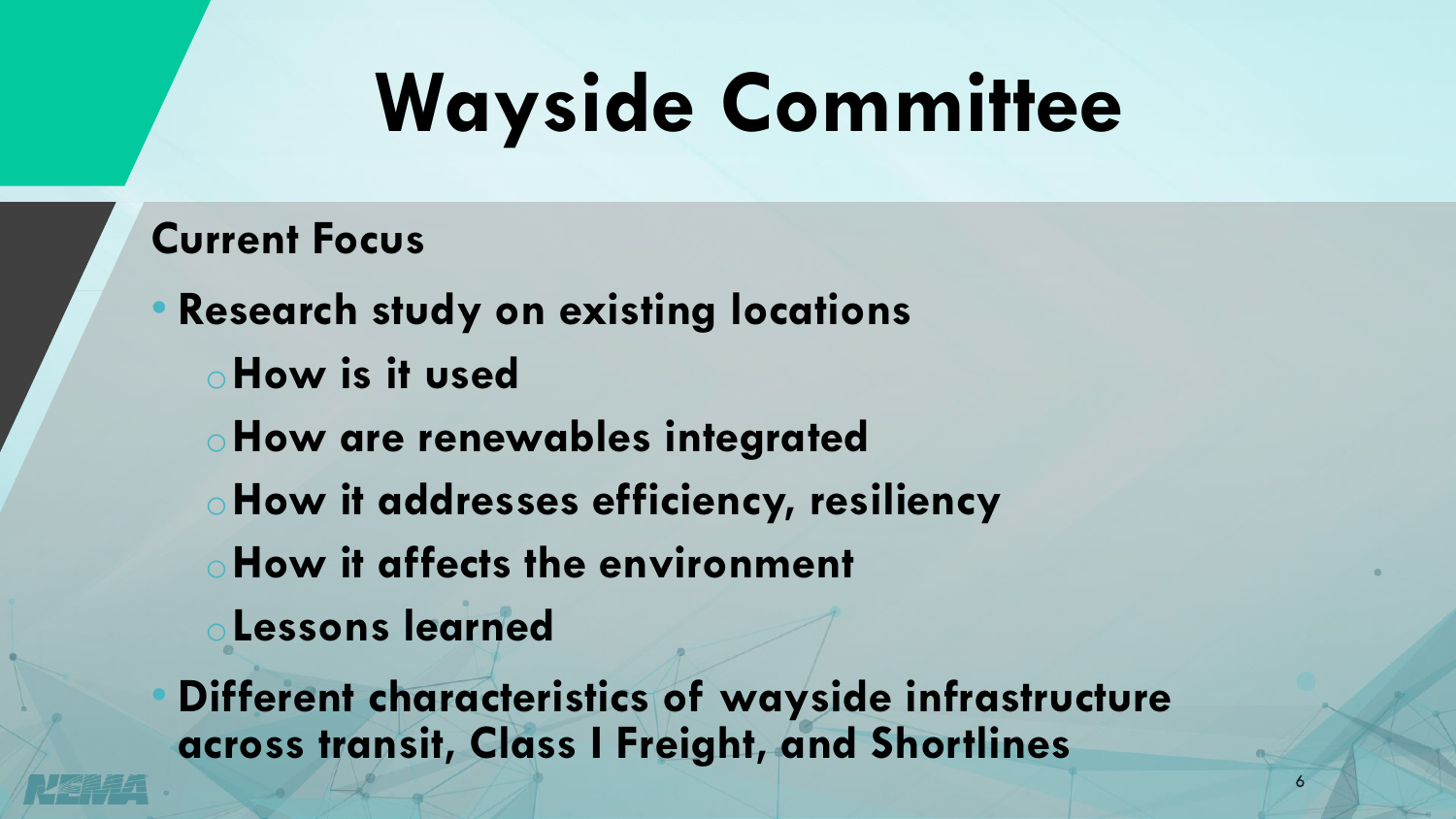# **Power Sources Committee**

### **Current Focus**

• **Request to the US DOT for guidance on Railroad Rights-of-Way (ROW)**

o **[REC US DOT Letter, July 26,2021](https://www.nema.org/docs/default-source/council-documents-library/documents/us-dot-letter-2021-7-26.pdf?sfvrsn=50dcee0e_0)**

• **Comments on the FERC ANOPR Building for the Future Through Electric Regional Transmission Planning and Cost Allocation and Generator Interconnection**

o **[REC ANOPR Comments, October 12, 2021](https://www.nema.org/docs/default-source/council-documents-library/documents/anopr-comments-october-12-2021.pdf?sfvrsn=f5622235_4)**

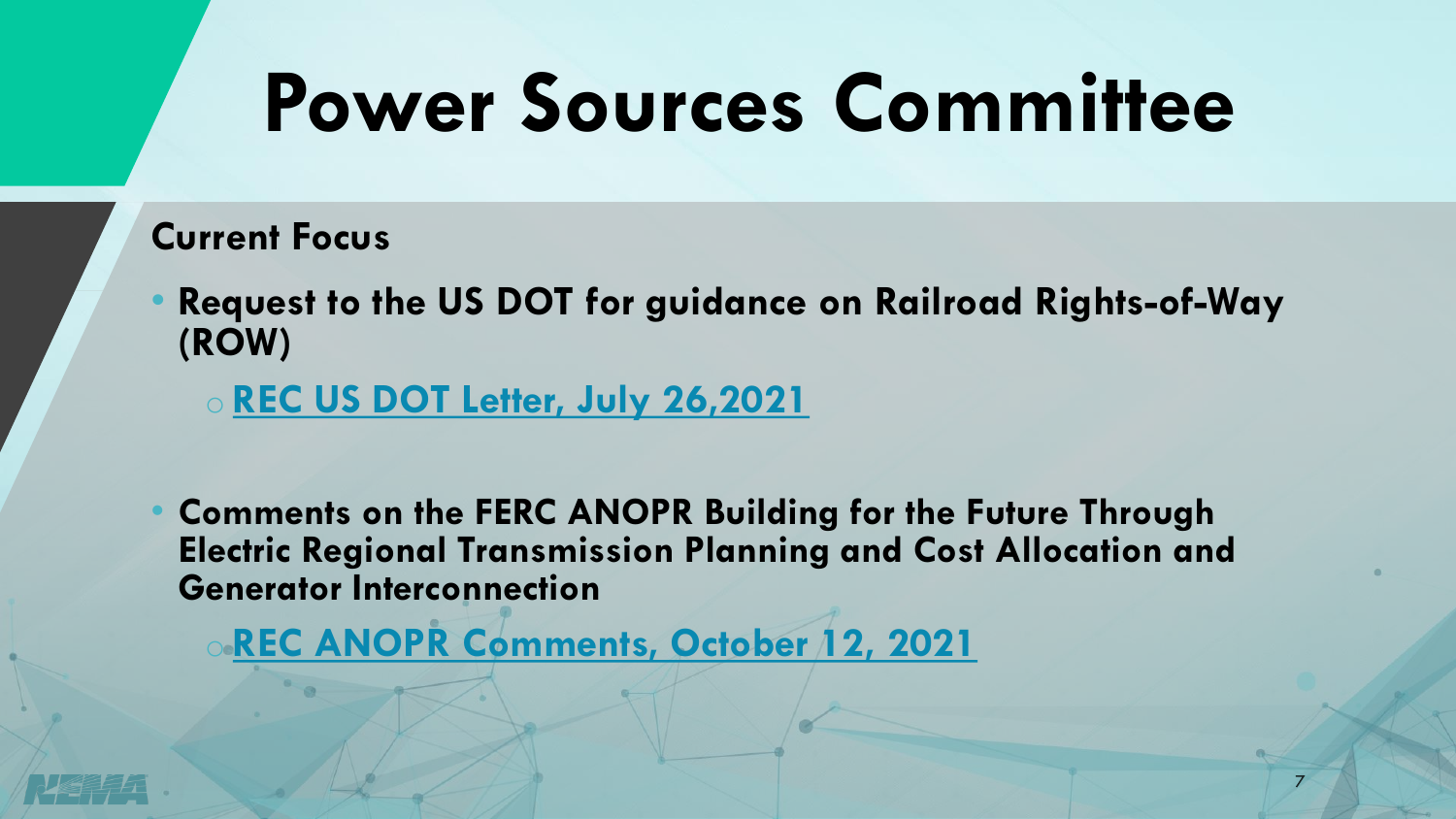# **Motive Power Committee**

### **Current Focus**

- **Roadmap for transformation** 
	- o **Electric motive power on zones/sections of track**
	- o **Private railroads**
	- o **Zero emission initiatives**
	- o **Existing programs and pilots**
	- **Battery electric locomotives working in tandem with diesel**
	- o **Use cases for each type of technology**
	- **Meeting ESG targets and achieving stewardship goals**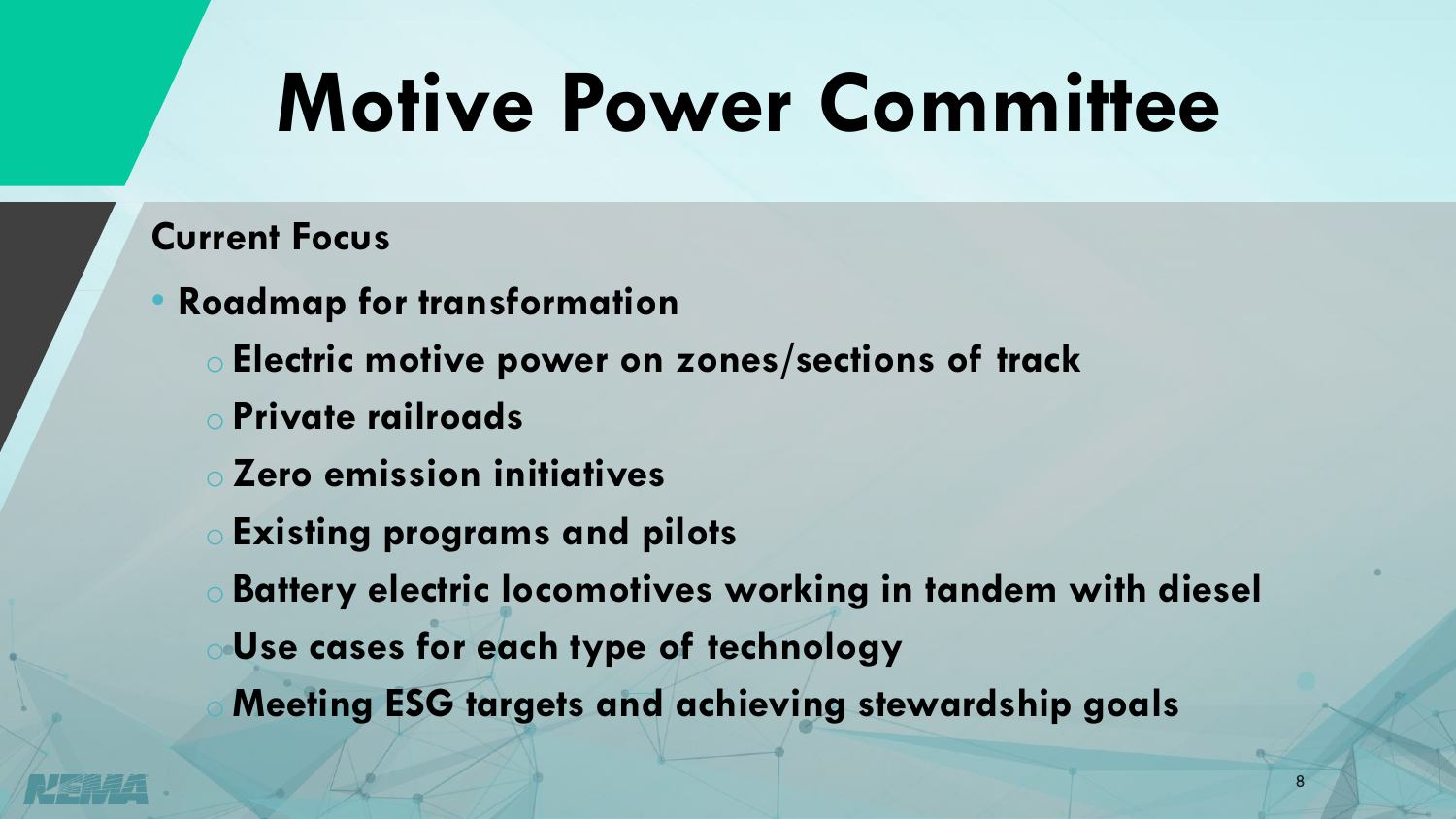### **REC Newsletter**





*September 13, 2021 | No. 2*

**ROBAN NORTH STRONG** 

The next open meeting of the REC is planned for October 2021. If you are interested in attending, please contact Steve Griffith.

#### **INDUSTRY & COUNCIL UPDATES**

#### **The REC Committees Moving Forward with Their Agenda**

The Council formed three committees this year address fundamental areas of rail electrification: Wayside, Power Sources, and Motive Power Committees. Learn more.

#### **Power and Rail Networks Working Together**

The Macro Grid Initiative is seeking to build support for expanding and upgrading transmission. NEMA and the REC are extremely valuable partners in this effort. We will be looking to our partners to help educate policymakers. Read more here.

#### **Infrastructure and Jobs Act Key Highlights**

Last month, the Senate passed the Infrastructure Investment and Jobs Act to invest in the nation's infrastructure, including funding for roads and bridges, rail, transit, ports, airports, electric grid, water systems, broadband, among other priorities. See key highlights here.

#### **FRA and the Potential for Rail Electrification**

Emerging Federal initiatives will provide unprecedented funding for electric-powered trains and related infrastructure, learn more about the FRA and its potential.